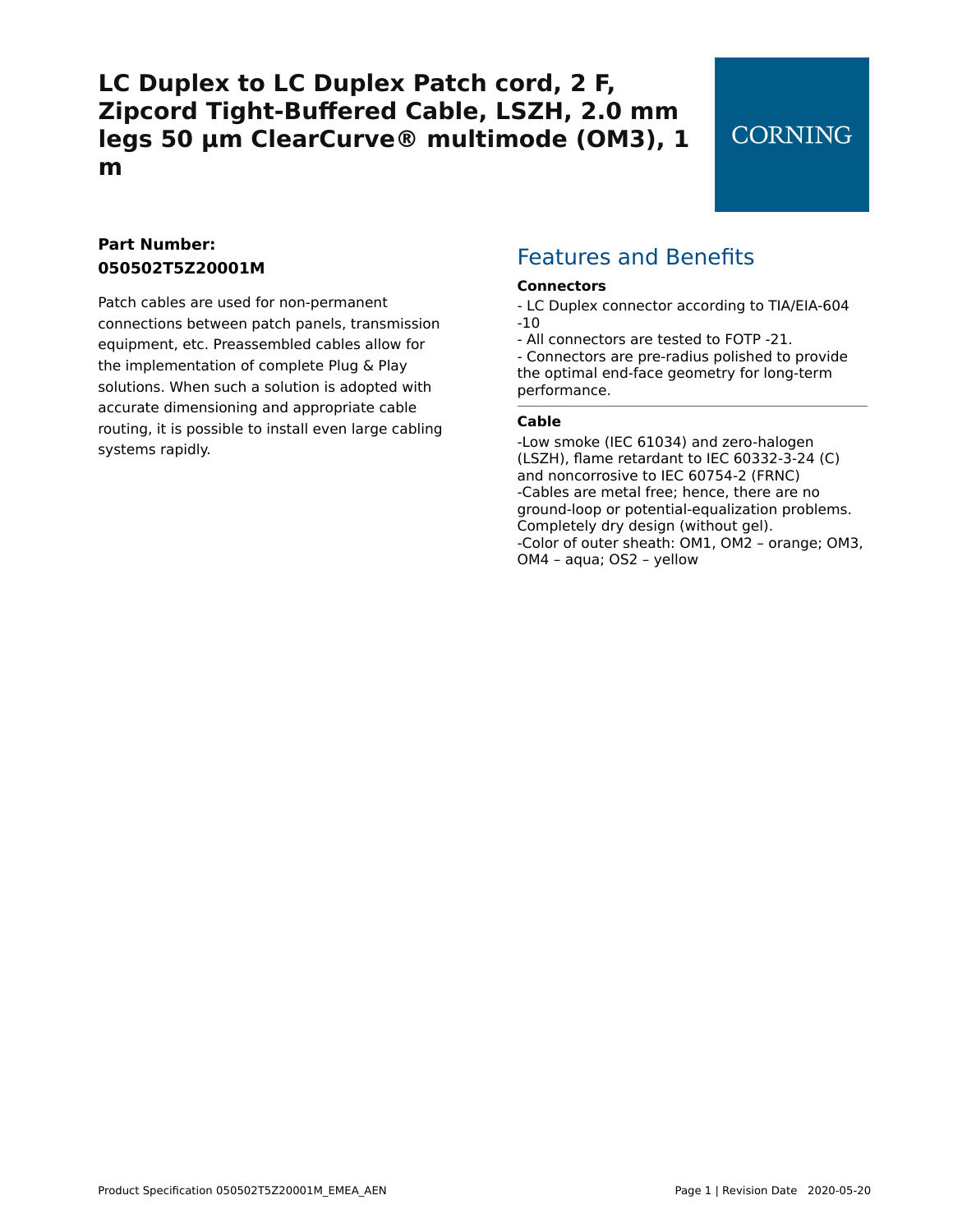## **Specifications**

| <b>Shipping Dimensions</b> |        |  |
|----------------------------|--------|--|
| Height                     | 180 mm |  |
| Width                      | 250 mm |  |
| Depth                      | 380 mm |  |

### Environmental Conditions

| Temperature Range, Installation | -5 °C - 50 °C (23 °F - 122 °F)  |
|---------------------------------|---------------------------------|
| Temperature Range, Operation    | -10 °C - 60 °C (14 °F - 140 °F) |
| Temperature Range, Storage      | -10 °C - 60 °C (14 °F - 140 °F) |

# Specifications - Connector B Polish PC Insertion Loss, Typical 0.35 dB Insertion Loss, Max. 6.5 am and 1.5 am and 1.5 am and 1.5 am and 1.5 am and 1.5 am and 1.5 am and 1.5 am and 1 Tensile Strength Jacketed Cable 44 N Durability ≤ 0.2 dB change, 500 rematings, FOTP-21 Keyed (security) No Boot Color **Aqua / White** Boot Color Connector Type LC duplex Ferrule Material **Ceramic** Housing Color **Black** Housing Material **Composite**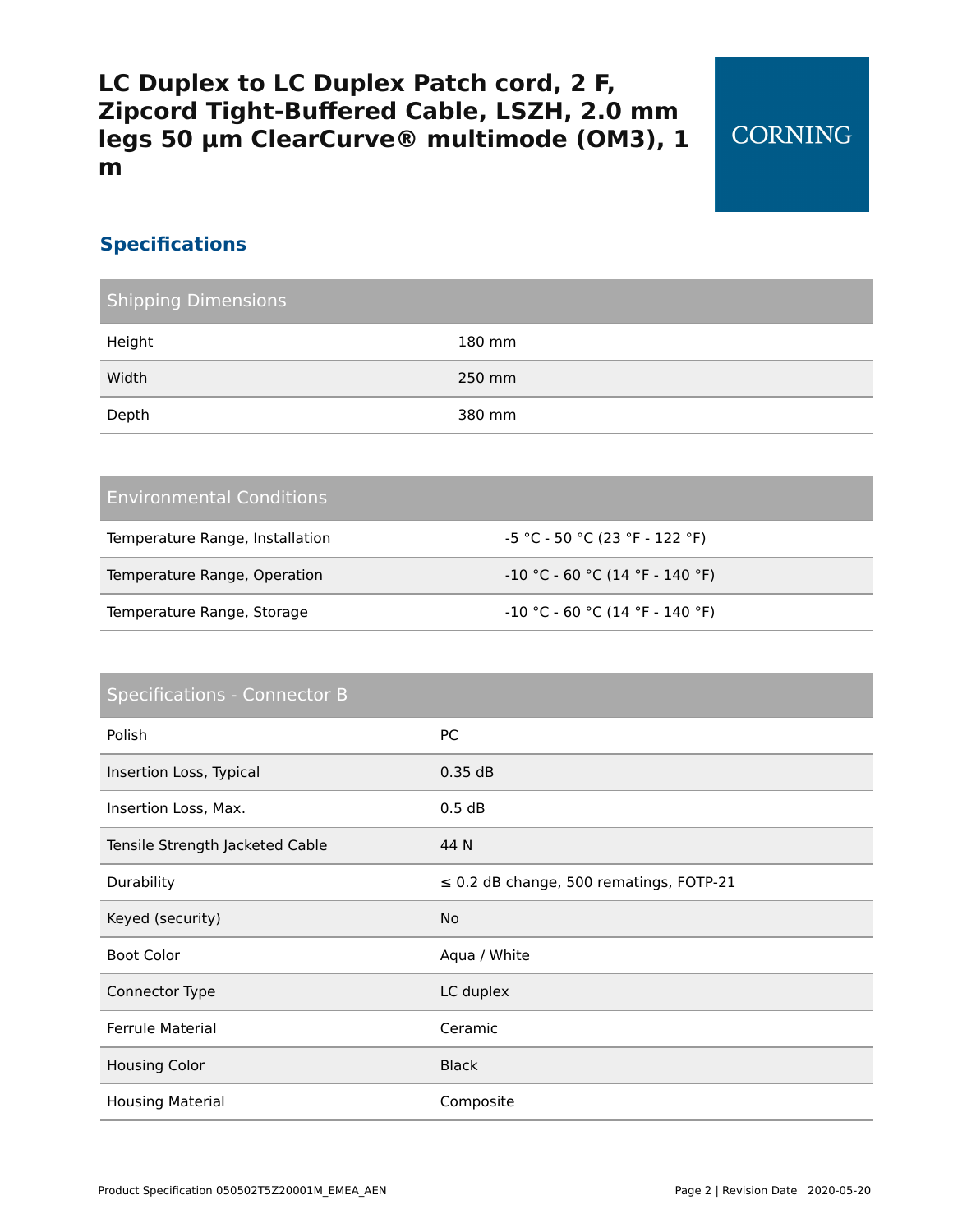**CORNING** 

| <b>Specifications - Connector B</b> |            |                                              |  |  |
|-------------------------------------|------------|----------------------------------------------|--|--|
| Boot Type                           | Individual |                                              |  |  |
|                                     |            |                                              |  |  |
| <b>Dimensions</b>                   |            |                                              |  |  |
| Length                              |            | 1 <sub>m</sub>                               |  |  |
| <b>Outer Diameter</b>               |            | 2 mm                                         |  |  |
|                                     |            |                                              |  |  |
| <b>Mechanical Specifications</b>    |            |                                              |  |  |
| Minimum Bend Radius                 |            | 10 mm                                        |  |  |
| Tensile Strength                    |            | 300 N                                        |  |  |
| Crush Resistance                    |            | 1000 N/10 cm                                 |  |  |
|                                     |            |                                              |  |  |
| Design                              |            |                                              |  |  |
| <b>Fiber Count</b>                  |            | $\overline{2}$                               |  |  |
| Outer Jacket Material               |            | LSZH™/FRNC                                   |  |  |
| Outer Jacket Color                  |            | Aqua                                         |  |  |
|                                     |            |                                              |  |  |
| <b>Specifications - Connector A</b> |            |                                              |  |  |
| Polish                              | PC         |                                              |  |  |
| Insertion Loss, Typical             | 0.35dB     |                                              |  |  |
| Insertion Loss, Max.                | 0.5 dB     |                                              |  |  |
| Tensile Strength Jacketed Cable     | 44 N       |                                              |  |  |
| Durability                          |            | $\leq$ 0.2 dB change, 500 rematings, FOTP-21 |  |  |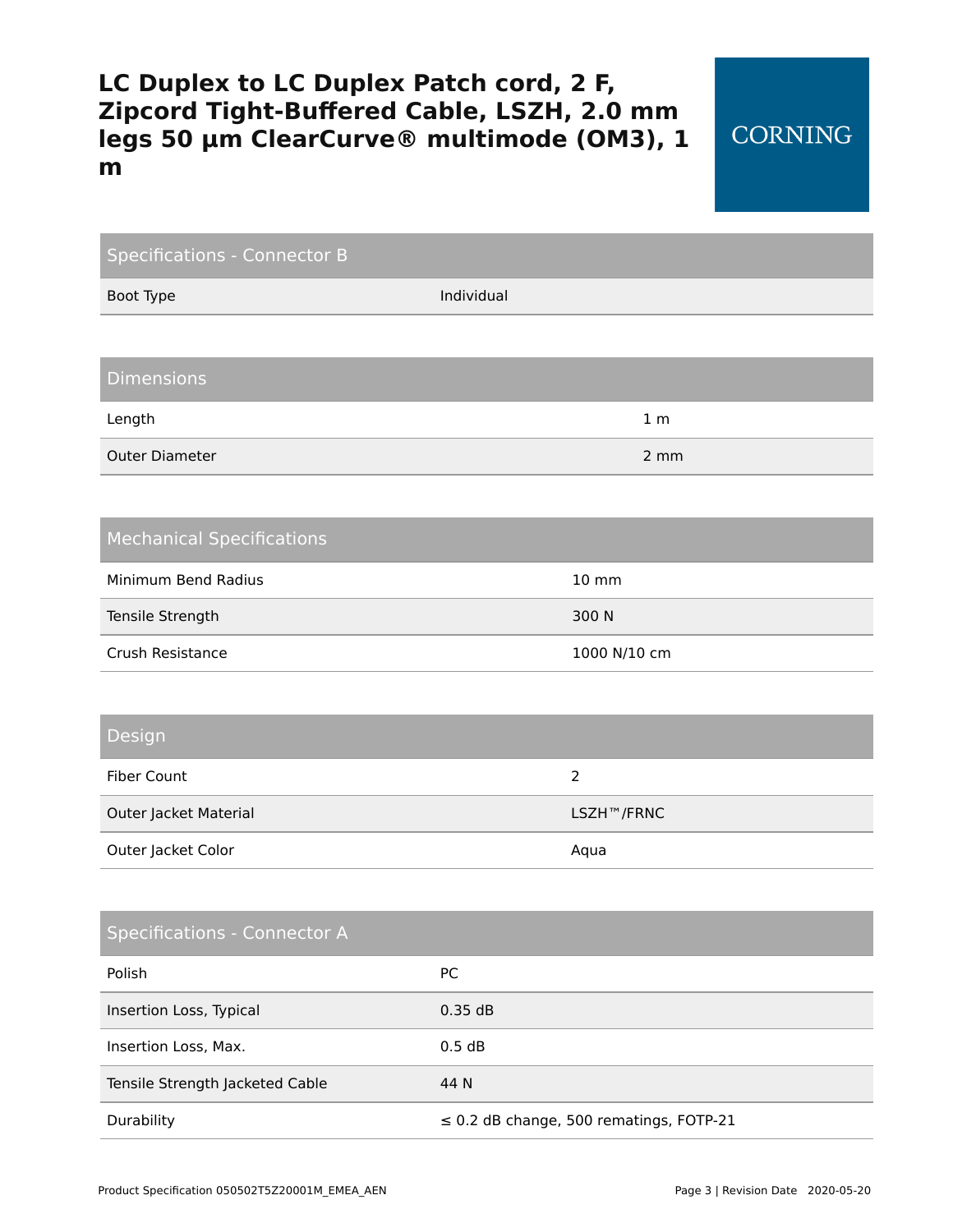## **CORNING**

| Specifications - Connector A |              |  |
|------------------------------|--------------|--|
| Keyed (security)             | <b>No</b>    |  |
| <b>Boot Color</b>            | Aqua / White |  |
| Connector Type               | LC duplex    |  |
| <b>Ferrule Material</b>      | Ceramic      |  |
| <b>Housing Color</b>         | <b>Black</b> |  |
| <b>Housing Material</b>      | Composite    |  |
| Boot Type                    | Individual   |  |

| <b>General Specifications</b> |                |  |  |
|-------------------------------|----------------|--|--|
| <b>Fiber Category</b>         | 50 μm MM (OM3) |  |  |
| Cable Type                    | Tight-Buffered |  |  |
| Flame Rating                  | LSZH™/FRNC     |  |  |
| Cable Assembly Type           | Two Fiber      |  |  |

| <b>Ordering Information</b> |                                                           |  |
|-----------------------------|-----------------------------------------------------------|--|
| Packing Type                | Cardboard box                                             |  |
|                             |                                                           |  |
| <b>Standards</b>            |                                                           |  |
| <b>RoHS</b>                 | Free of hazardous substances according to RoHS 2011/65/EU |  |
| Intermateability            | Compliant with TIA/EIA-604-10                             |  |